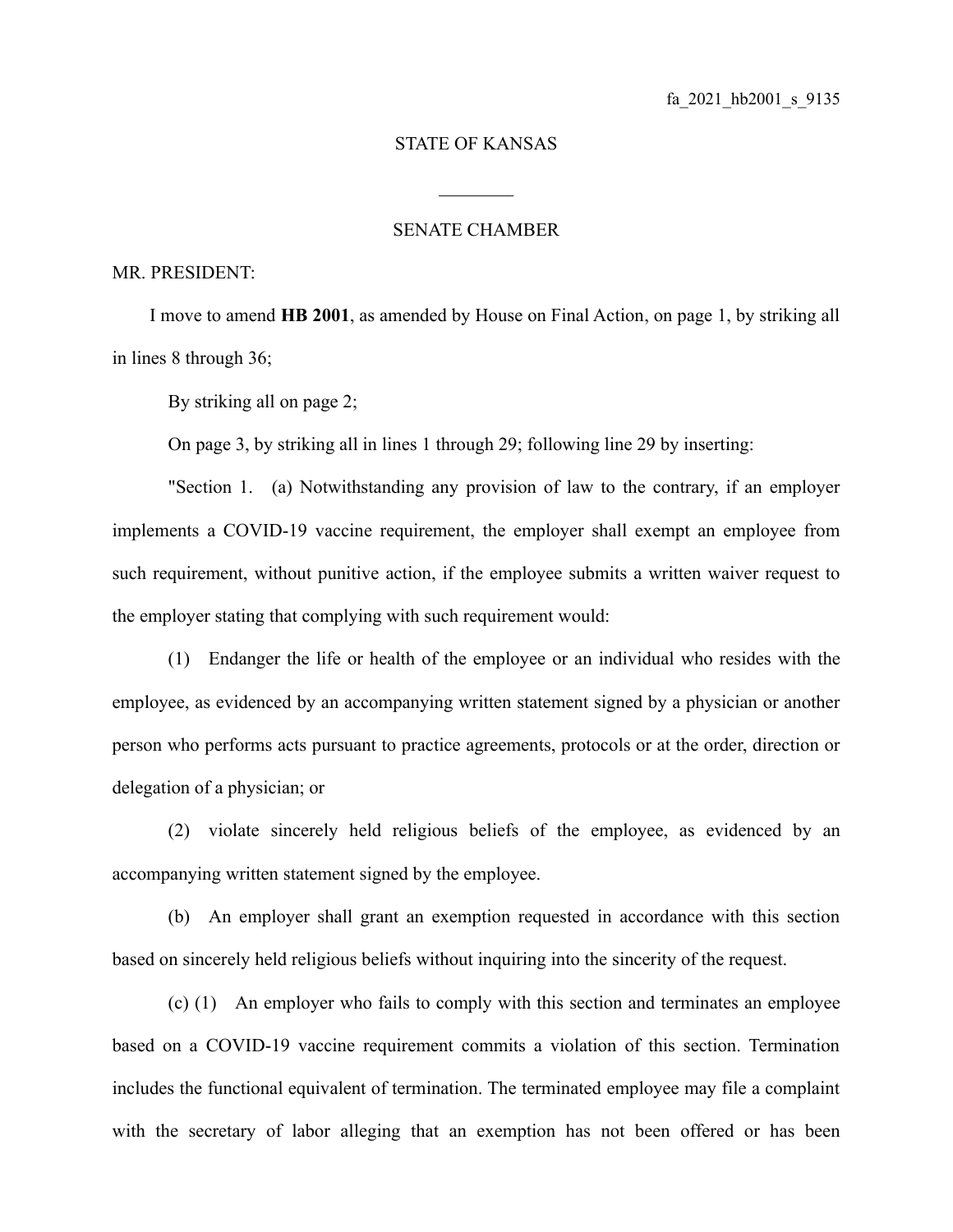improperly applied or denied, resulting in the employee's termination.

(2) (A) The secretary of labor shall conduct an investigation of each complaint filed pursuant to this subsection. At a minimum, the investigation shall determine whether:

(i) The employer imposed a COVID-19 vaccine requirement;

(ii) the employee submitted a written waiver request in accordance with this section; and

(iii) the employee was terminated as a result of the COVID-19 vaccine requirement.

(B) If the secretary of labor finds that an employer violated this section, the secretary shall issue an order containing such findings and provide such order to the employee, the employer and the attorney general.

(3) (A) Except as provided in paragraph (3)(B), upon receipt of an order from the secretary of labor pursuant to paragraph (2), the attorney general shall impose a civil penalty not to exceed:

(i) \$10,000 per violation for an employer with fewer than 100 employees; or

(ii) \$50,000 per violation for an employer with 100 or more employees.

(B) The attorney general shall not impose a civil penalty against an employer if the employer, prior to the issuance of a final order by the attorney general, reinstates a terminated employee with back pay to the date that the complaint was received by the secretary of labor under this subsection.

(C) In determining the amount of the civil penalty for a violation, the attorney general may consider the following factors:

(i) Whether the employer knowingly and willfully violated this section;

(ii) whether the employer has shown good faith in attempting to comply with this section;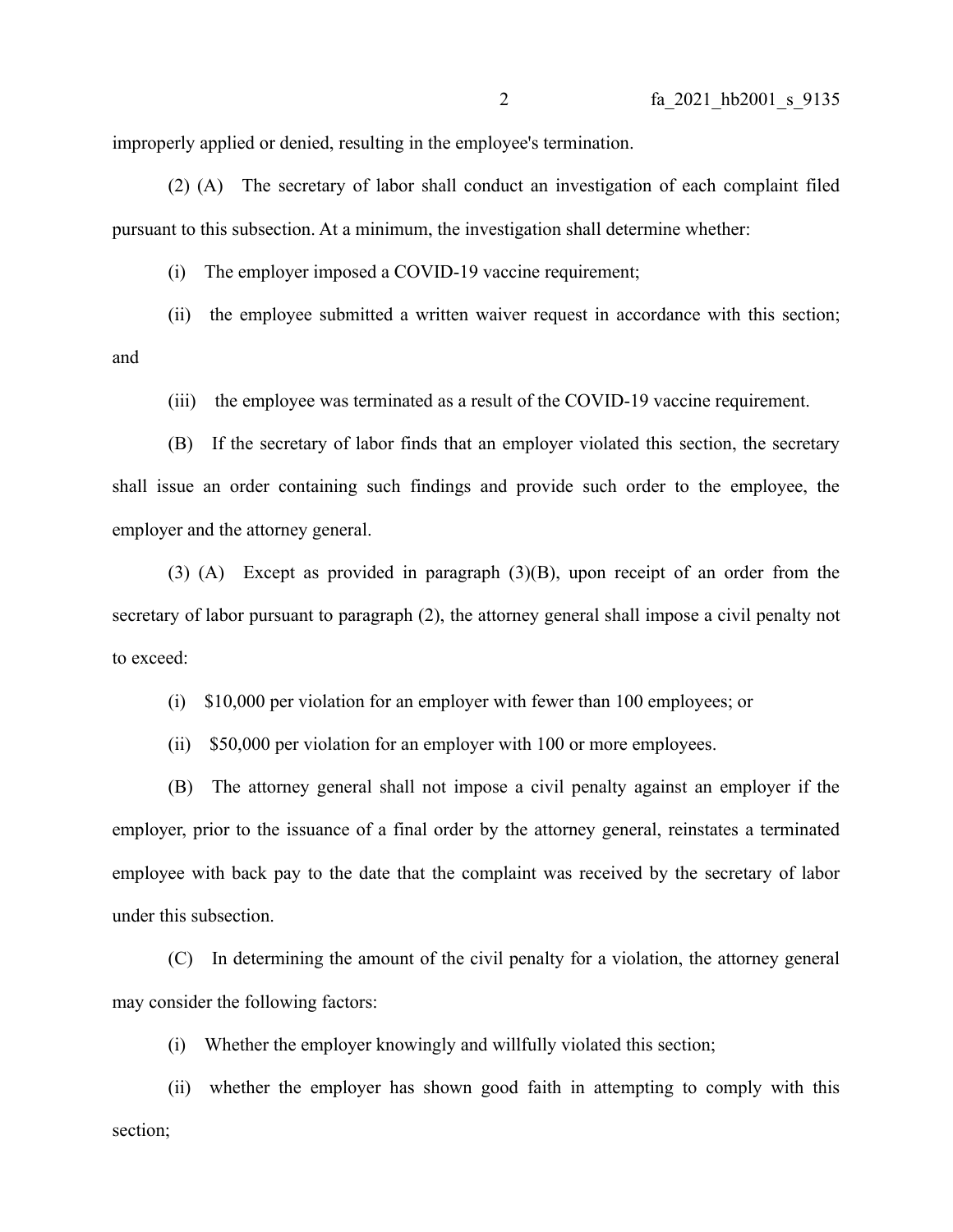(iii) whether the employer has taken action to correct the violation;

(iv) whether the employer has previously been assessed a civil penalty for violating this section; and

(v) any other mitigating or aggravating factor that fairness or due process requires.

(D) A civil penalty shall not be imposed pursuant to this subsection except upon the written order of the attorney general to the employer that violated this section. Such order is a final order for purposes of judicial review and shall state the violation, the penalty to be imposed, the factors considered in determining such penalty and the right of such employer to appeal as provided in the Kansas judicial review act.

(4) All civil penalties assessed and collected under this subsection shall be remitted to the state treasurer in accordance with the provisions of K.S.A. 75-4215, and amendments thereto. Upon receipt of each such remittance, the state treasurer shall deposit the entire amount in the state treasury to the credit of the state general fund.

(d) (1) An individual aggrieved by a violation of this section who is otherwise eligible for benefits under the employment security law shall not become ineligible for benefits pursuant to K.S.A. 44-705, and amendments thereto, or be disqualified from receiving benefits pursuant to K.S.A. 44-706, and amendments thereto, on the grounds that the individual:

(A) Was discharged or suspended for misconduct if the employer's conduct in discharging or suspending such individual was a violation of this section; or

(B) has declined to accept work that requires compliance with a COVID-19 vaccine requirement if the individual has requested an exemption from the prospective employer in accordance with this section and such request was denied. In such case, such work for such individual shall be deemed not to constitute suitable work for purposes of the employment security law.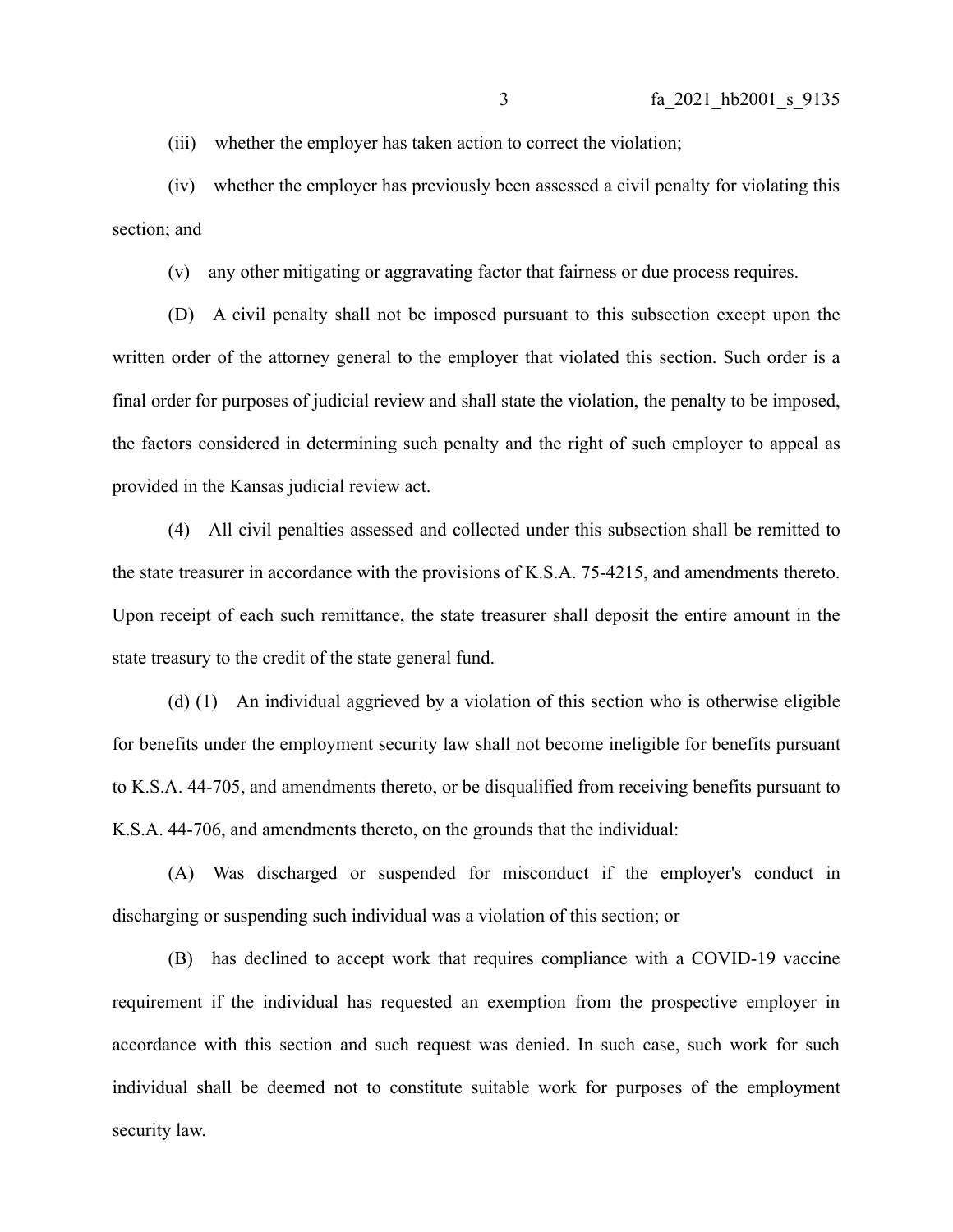(2) (A) Notwithstanding the time limitations of K.S.A. 44-709, and amendments thereto, or the provisions of K.S.A. 44-706, and amendments thereto, or any other provision of the employment security law to the contrary, a claimant upon request shall be retroactively paid benefits for any week that the claimant would otherwise have been eligible for such benefits, if such claimant was disqualified from receiving such benefits during the period of September 9, 2021, through the effective date of this act on the grounds that the claimant was discharged or suspended for misconduct as the result of the claimant's refusal to comply with a COVID-19 vaccine requirement after the individual requested an exemption or accommodation from such requirement provided by state or federal law and such request was denied.

(B) The secretary of labor shall independently review any claims denied during the period of September 9, 2021, through the effective date of this act to determine if the claimant was disqualified from receiving benefits on the grounds that the claimant was discharged or suspended for misconduct as the result of the claimant's refusal to comply with a COVID-19 vaccine requirement after the individual requested an exemption or accommodation from such requirement provided by state or federal law and such request was denied. If the claimant has not requested retroactive payment of such benefits as provided by subparagraph (A), the secretary shall retroactively pay benefits to such claimant for any week that the claimant would otherwise have been eligible for such benefits.

(C) The claimant or the employer may appeal an award or denial of benefits made pursuant to this subsection as provided in K.S.A. 44-709, and amendments thereto.

(D) The secretary of labor shall develop and implement procedures to enable claimants to retroactively substantiate and file claims under this paragraph.

(3) As used in this subsection, terms mean the same as in the employment security law.

(e) As used in this section: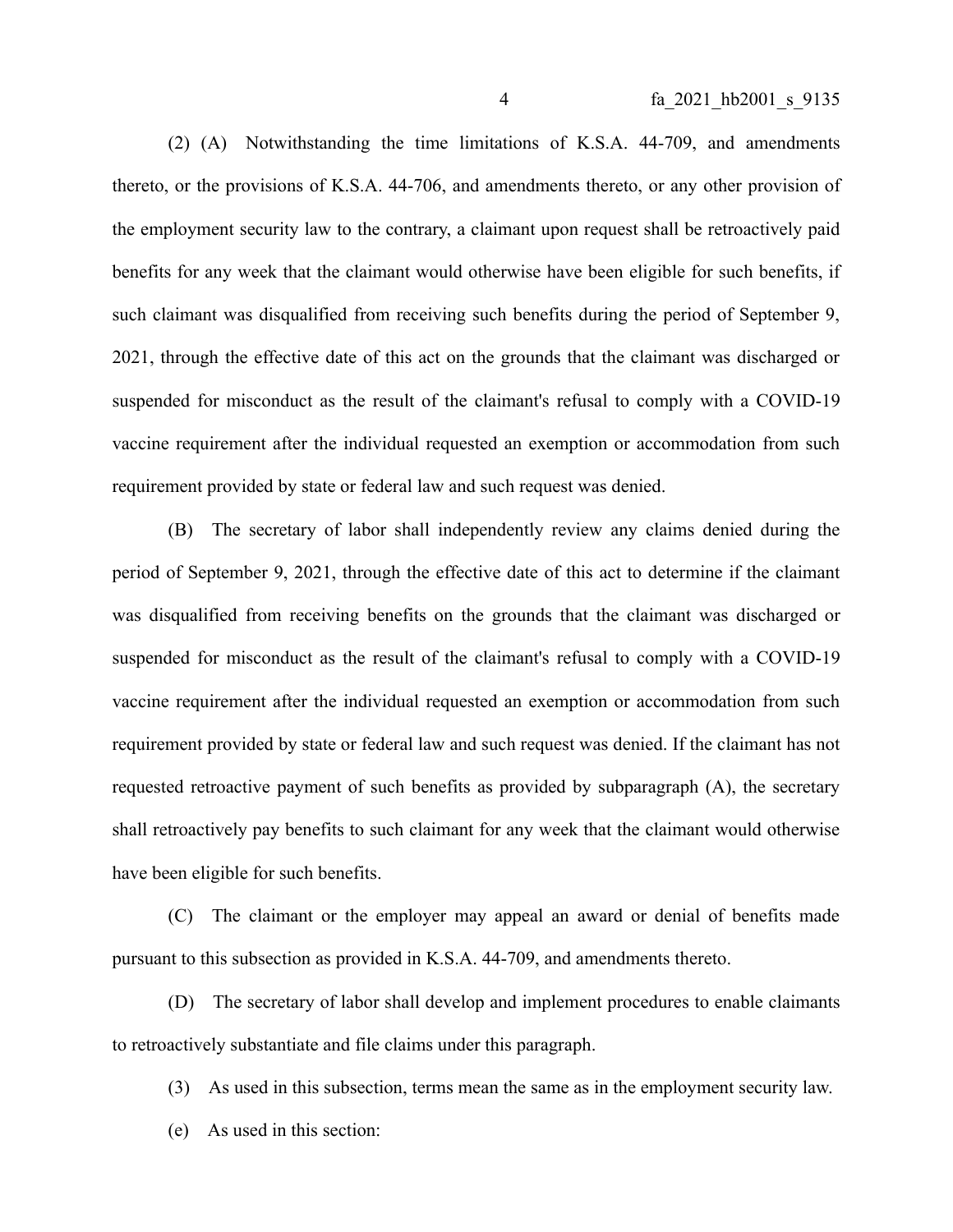(1) "COVID-19 vaccine" means an immunization, vaccination or injection against disease caused by the novel coronavirus identified as SARS-CoV-2 or disease caused by a variant of the virus;

(2) "COVID-19 vaccine requirement" means that an employer:

(A) Requires an employee to receive a COVID-19 vaccine;

(B) requires an employee to provide documentation certifying receipt of a COVID-19 vaccine; or

(C) enforces a requirement described in subparagraph (A) or (B) that is imposed by the federal government or any other entity;

(3) "employee" means:

(A) An individual who is employed in this state for wages by an employer;

(B) an applicant for employment by an employer; or

(C) a noncompensated intern or apprentice for an employer;

(4) "employer" means any person in this state who employs one or more persons and includes the state of Kansas and all political subdivisions of the state;

(5) "person" means an individual, partnership, association, organization, corporation, legal representative, trustee, trustee in bankruptcy or receiver;

(6) "physician" means an individual licensed by the state board of healing arts to practice medicine and surgery;

(7) "punitive action" means any of the following actions related to the employee's exemption request: Dismissal, demotion, transfer, reassignment, suspension, reprimand, warning of possible dismissal, withholding of work or assessing any monetary penalty or unreasonable charge; and

(8) "religious beliefs" includes, but is not limited to, theistic and non-theistic moral and